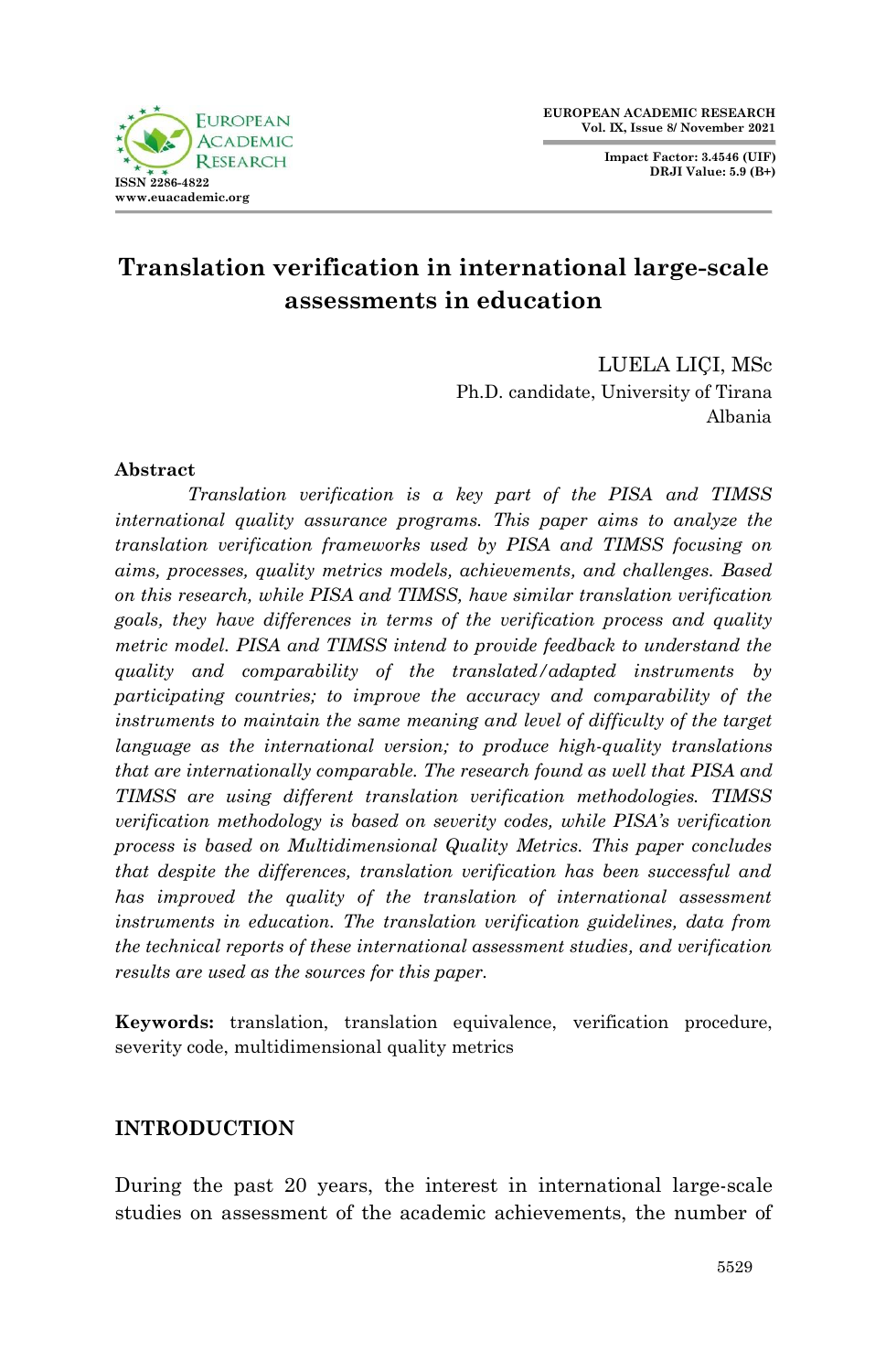participating countries, and the number of languages in which the assessment instruments have been translated have increased. In this context, the team of the Organisation for Economic Co-operation and Development (OECD) that is responsible for the Program for International Student Assessment (PISA) and the team of the International Association for the Evaluation of Educational Achievement (IEA) that is responsible for the Trends in International Mathematics and Science Study (TIMSS) have produced technical standards and guidelines to ensure the quality of their instruments in order to enable comparative studies on educational achievements. In the framework of the translation quality policy, translation verification is an important part of the translation quality policy, ensuring the translation equivalence of the instruments of the international PISA and TIMSS programs.

Grisay et al. (2007) noted that in the context of an increased number of participating countries in PISA and TIMSS, ensuring the linguistic and cultural equivalence has become the main challenge.

Martin et al. (1999) and Korsnakova et al. (2020) have recognized that the quality of IEA studies depends on the accuracy of the translation instruments, like tests, questionnaires, and manuals from the source to the target language.

Martin et al. (1999) pointed out that the verification of the translated instruments into the languages of the participating countries is perceived as a measure ensuring the comparability of the collected data from the achievement performance from different countries and cultures, by not changing the meaning and the difficulty level of the items from the international version.

Korsnakova et al. (2020) mentioned that ensuring linguistic equivalence of national versions is very important after ensuring the validity and reliability of the international source version.

IEA studies are guided by several standards documents. *Standards for Education Data Collection and Reporting* (SEDCAR) (1991), produced for the United States National Centre for Educational Statistics (NCES) by Westat contain, among others, translation and verification translation standards. The guiding translation standard is set as follows:

"When translating test items or modifying them for cultural adaptation, the following must remain the same as the international version: the meaning of the question; the reading level of the text; the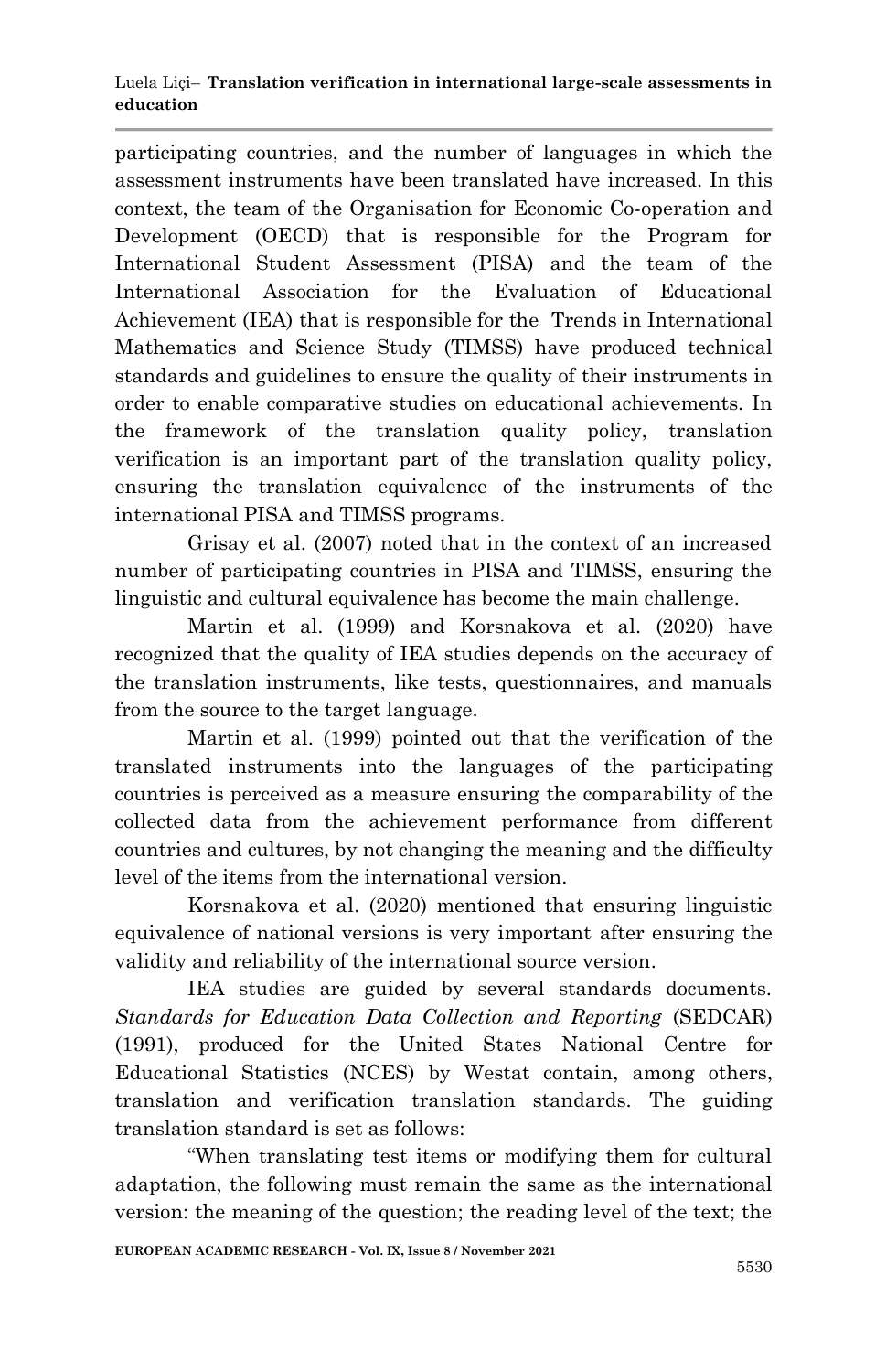difficulty of the item; and the likelihood of another possible correct answer for the test item" (Martin et al.1999, p.43).

The PISA 2021 Guidelines on Translation and Adaptation make it clear that the translation equivalence of national versions in accordance with the international version is required to be provided in order to avoid bias and to enable international comparison.

Verification of the translation equivalence is required even if the translation can be adequate, the verification brings improvement, suggests another wording that better guarantees equivalence and meets the international standards of translation quality.

In the case of the PISA and TIMSS programs, translation verification is a standardized procedure. The clear quality verification procedures are defined, translation quality standards are defined, metric systems are selected and guidelines are prepared. A variety of ways are used to perform translation verification, like back translation model, double translation model, translation verification by country editing, verification by a language quality control company, verification of the quality by independent translators, international verification.

# **METHODOLOGY**

Product-oriented research methodology in translation is used for the purpose of this research. A qualitative analysis has been performed. The translation verification guidelines produced by PISA and TIMSS; data from the technical reports of these international assessment studies, research results presented in different papers and books are used as the sources for this paper. The issue is studied in detail, products are analysed and interpretations are presented.

# **The purpose of translation verification**

Translation quality of PISA and TIMSS is developed using the equivalence-based approach, focusing mainly on the equivalence of meaning and equivalence of difficulty.

According to the translation verification guidelines of PISA 2021 and TIMSS 2019, the aim of the translation verification is to guarantee translation equivalence of assessment instruments to maintain the same meaning and reading level of difficulty of the target language as the international version and to ensure that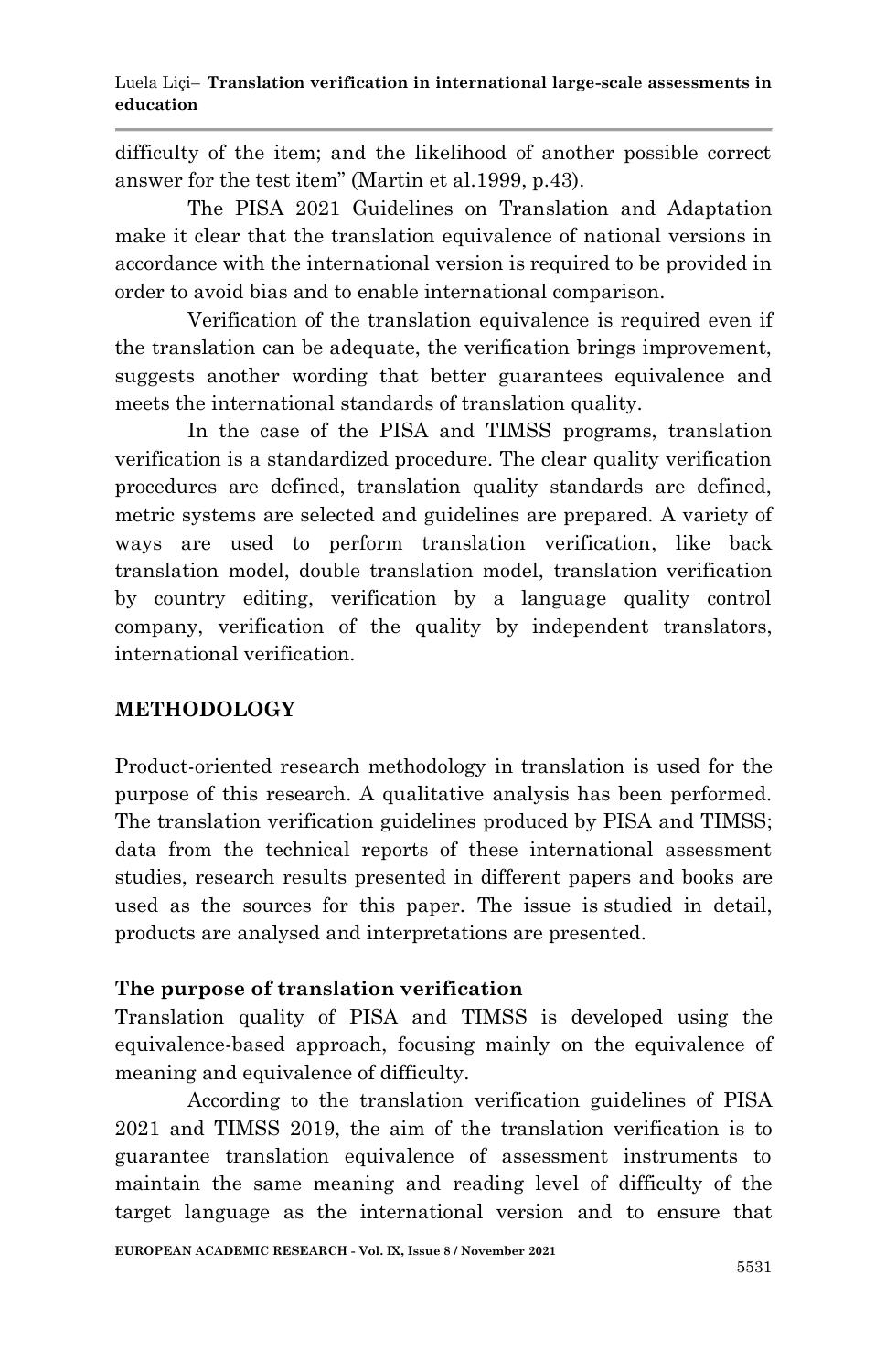students in different countries use the assessment instruments in the same way and so the assessment provides reliable and fully comparable information. While there are the following purposes of the translation verification:

- to provide feedback to understand the quality and comparability of the translated/adapted instruments by participating countries;
- to improve the accuracy and comparability of the instruments to maintain the same meaning and level of difficulty of the target language as the international version;
- to produce high-quality translations that are internationally comparable.

The final goal of the translation and verification process of the PISA and TIMSS is to produce the national versions instruments that render national context and language instruction while keeping international comparability.

According to Korsnakova et al. (2020), IEA procedures aim to maximize the comparability of the data and to ensure that the biggest errors or misunderstandings are avoided.

Based on the PISA 2021 Translation and Adaptation Guidelines, the verification process of the equivalence is focused on: fulfillment of the standards of keeping the same difficulty (not reducing or increasing) of the text comprehension, graphics, tables, and stimulus of the tests; on avoiding ambiguities in the questionnaires; on keeping of the manuals adaptations to the local context at the level that does not impact the change of the collected data.

Practically, PISA and TIMSS intend to implement the agreed standards and to check if the specifications have been fulfilled. For this purpose, there are produced translation verification guidelines and is institutionalized the translation verification system and process.

# **Translation verification process**

In order to ensure the linguistic and cultural equivalence as an important indicator of the success of the international comparative studies in education, rigorous procedures of translation and adaptation verification of the assessment instruments were implemented by PISA and TIMSS.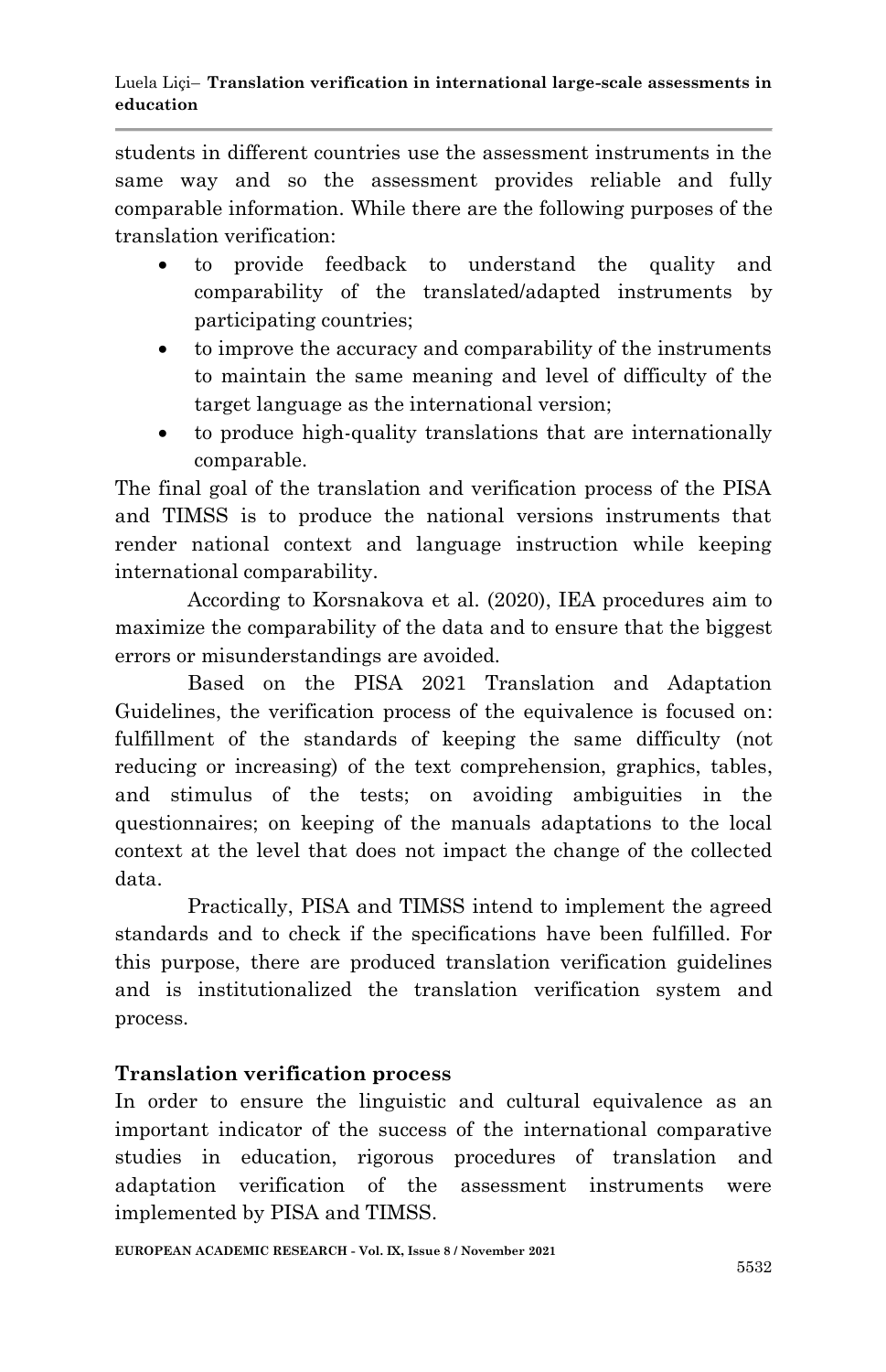Several documents that describe recommended translation, adaptation, and verification procedures are produced and are in use by participating countries.

Korsnakova et al. (2020) inform that at first, TIMSS 1995 produced translation procedures based on Hambleton's (1993) recommendations. To verify the translations, TIMSS 1995 relied on multiple forward translations, translation reviews by bilingual judges (translation verifiers.

Analyzing the translation verification process implemented by IEA, Korsnakova et al. (2020) presented a list of the instrument preparation that contains nine stages and responsibilities of the international study center, national centers national translators, national reviewers, and international verifiers. From their research, Korsnakova et al. found that international verification consists of three steps: adaptation verification, translation verification, and layout verification, and the order of the verification steps has changed over the years. They remarked that IEA studies implemented a decentralized approach for translation and adaptation of the assessment instruments at the national level, while a centralized approach was adopted for international verification.

At the beginning, the PISA Translation and Adaptation Guidelines were composed based on the literature on international test adaptation (Hambleton, 1993, 1994; Hambleton and Patsula, 1998; Hambleton and Jong, 2003; Jeanrie and Bertrand, 1999,), on IEA similar guidelines developed for TIMSS (O'Connor and Malak, 2000;), and later the guidelines are improved using the PISA experience as well (PISA, 2021).

Table 1 presents a summary of the stages of the translation verification process implemented by PISA 2018 and TIMSS 2019. Research on the translation verification procedure of PISA and TIMSS found that both programs have the same aim and purposes for the translation verification process, while the ranking of the stages differs slightly. TIMSS groups the translation verification procedures using two major sections: translation verification and layout verification. The order in which these verification steps are conducted has changed over the years (for more information see Korsnakova et al., 2020, pp. 98-99).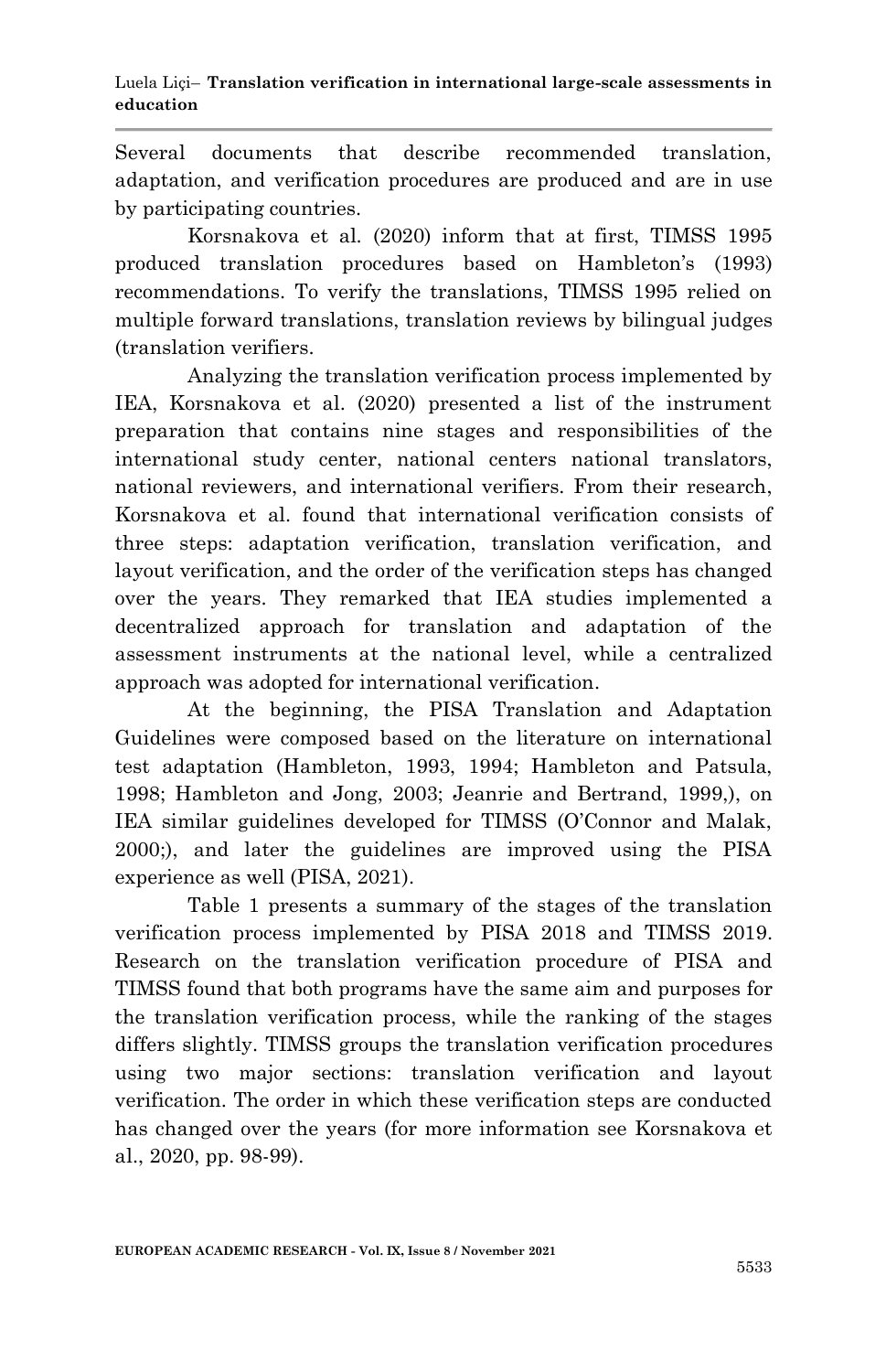| <b>PISA 2018</b>                            | <b>TIMSS 2019</b>                                                                     |
|---------------------------------------------|---------------------------------------------------------------------------------------|
| Translation                                 | Translation verification                                                              |
| Double translation either from              | During translation verification, verifiers provide detailed feedback and ask for      |
| both English and French source              | improvements. After the National Research Coordinators (NRCs) implement               |
| versions.                                   | required changes, countries submitted their national instruments to the TIMSS         |
|                                             | & PIRLS International Study Centre for layout verification.                           |
| Reconciliation/Adaptation                   | Review                                                                                |
| VF Report on issues to be                   | The review process is focused on the evaluation of the readability and accuracy       |
| considered<br>in<br>the<br>national         | of the translated material towards the target population.                             |
| materials.                                  |                                                                                       |
| Verification Preparation                    | Translation and Adaptation of the Achievement Instruments                             |
| Preliminary checks. In the case             | During this stage attention is paid to terms that convey the same meaning, to         |
| of<br>any<br>major<br>problem<br>is         | the style of text, ensuring that the meaning and difficulty of the item remained      |
| remarked then materials can be              | the same as to the international version question. Consistency of adaptations         |
| returned for review.                        | and translations from item to item must be maintained.                                |
| Verification                                | Translation and Adaptation of the Context Questionnaires                              |
| During this step, the verifier              | Participating countries are required to use terms that are appropriate for the        |
| makes<br>all<br>changes<br>and              | national context and education system.                                                |
| interventions to<br>the national            |                                                                                       |
| version.                                    |                                                                                       |
| Verification review                         | International Translation Verification                                                |
| cApStAn<br>$_{\rm staff}$<br>the<br>reviews | After the instruments are translated and adapted, they must be submitted to           |
| verifier feedback.                          | IEA Amsterdam for translation verification.                                           |
| Referee review                              | The Translation Verification Process                                                  |
| Translation<br>referee<br>of<br>the         | Checking the accuracy, linguistic correctness, and comparability of the               |
| country reviews the<br>comment              | translation and adaptations of the items and questionnaires.                          |
| and verifier feedback.                      | Documenting any deviations between the national and international<br>versions.        |
|                                             | Suggesting a translation/adaptation alternative to improve the accuracy               |
|                                             | and comparability of the national instruments.                                        |
|                                             | Verifiers provide feedback on the quality of the translated and adapted               |
|                                             | texts.                                                                                |
| Post-verification review                    | Translation Verification of the Trend Assessment Blocks                               |
| National Centre (NC) based on               | Ensuring that the trend items had not changed.                                        |
| verifier<br>referee's<br>the<br>and         | Recording any discrepancies found in the trend items in the NAF,<br>$\bullet$         |
| feedback finalizes the national             | eTIMSS Online Translation System, or Bridge Verification Form.                        |
| version.                                    | NRCs were required to carefully review all discrepancies and discuss any<br>$\bullet$ |
|                                             | proposed changes with the TIMSS & PIRLS International Study Centre.                   |
| Test developer review                       | Review of International Translation Verification Feedback                             |
| Test developer's review on item-            | At this stage after completion of international translation verification, the         |
| specific comments in the TAS,               | NRCs are responsible for responding to the translation verifiers' feedback by         |
| made by NC, verifier or Referee,            | either accepting, modifying or rejected suggested changes to the adapted and/or       |
| and related follow-up.<br>Layout adaptation | translated text.<br>Layout Verification                                               |
| Layout review by Core 3 (ETS) to            | Following translation verification, all national instruments are required to          |
| fix any residual layout issue               | undergo layout verification by the TIMSS & PIRLS International Study Centre.          |
| documented in the TAS.                      | Layout verification is the final external review.                                     |
| Test developer sign-off                     | Layout Verification of Achievement Materials                                          |
| Test developer's sign-off, once             | The primary goal of layout verification of achievement materials is to ensure         |
| the agreement was found on                  | that students in different countries experience the assessment instruments in         |
| item-related issues. Files were             | the same way.                                                                         |
| then sent back to cApStAn for               |                                                                                       |
| the Final Check.                            |                                                                                       |
| Final check preparation                     | Layout Verification of Context Questionnaires                                         |
| Preliminary<br>checks<br>the<br>on          | The context questionnaires are checked against the international versions to          |
| materials submitted by the NC               | identify any potential layout issues as well as to ensure the international           |
| after<br>verification<br>and                | comparability of the questionnaire data. During layout verification of                |
| preparation of the materials for            | questionnaires, the verifiers take into consideration any national adaptations        |
| FC.                                         | documented by the NRCs.                                                               |
| Final check                                 | Layout Verification of Trend Materials and Bridge Booklets                            |
| Correctness<br>$\sigma$<br>any<br>post-     | During layout verification of trend materials, the verifiers ensure that the          |
| verification changes made by the            | layout structure and adaptations in the national TIMSS 2019 instruments are           |

**Table 1. Translation verification process**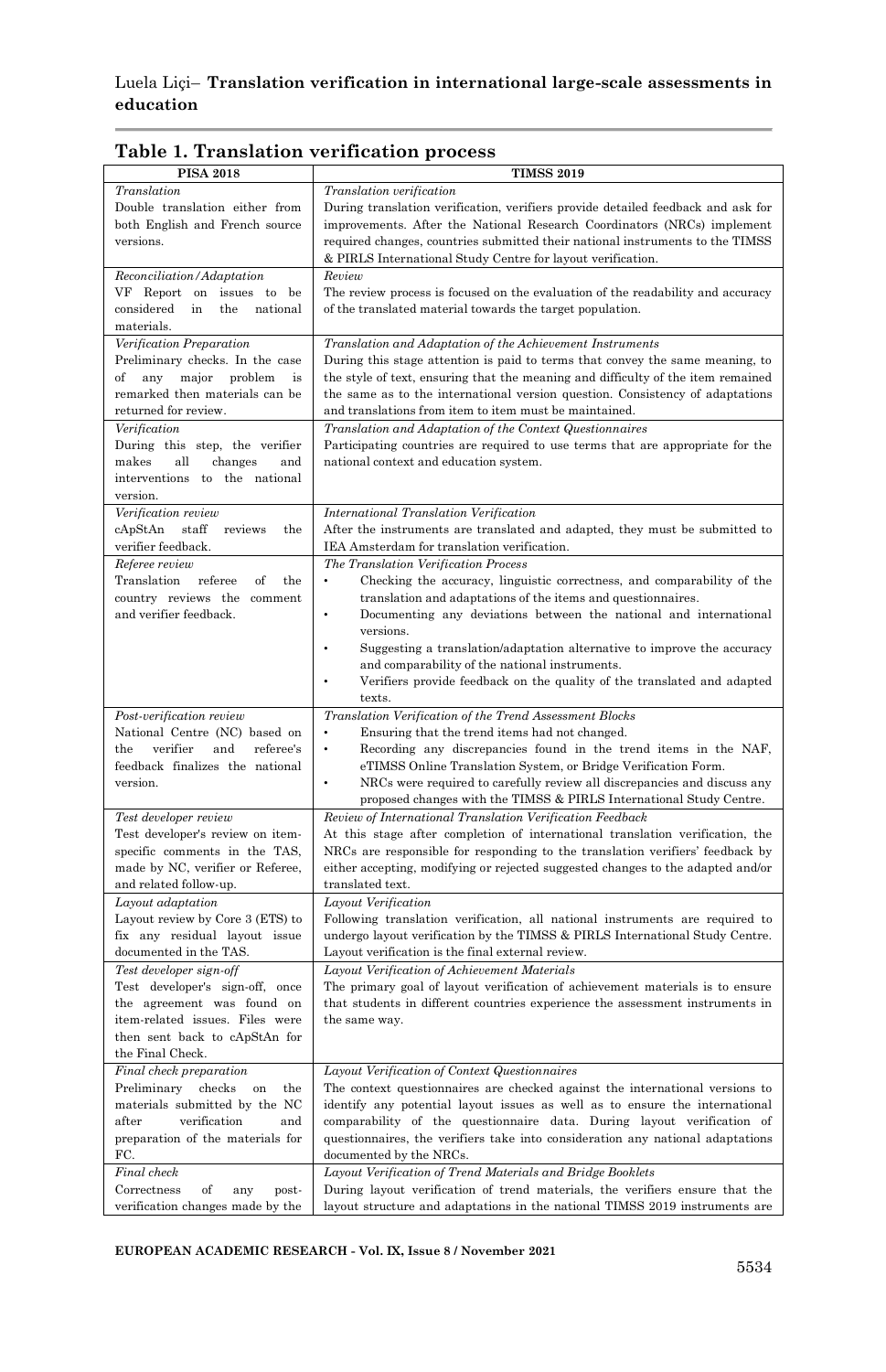| NC and correct implementation    | consistent with countries' trend versions.                                      |
|----------------------------------|---------------------------------------------------------------------------------|
| of the latest errata.            |                                                                                 |
| Final check review               | Review of Final Instruments                                                     |
| Review of the verifier feedback  | At this final stage are foreseen necessary adjustments to the materials and     |
| by cApStAn staff.                | responding to all the feedback from the layout verifiers. NRCs were required to |
|                                  | submit their materials to the TIMSS & PIRLS International Study Center for a    |
|                                  | final review. Once, the TIMSS & PIRLS International Study Center confirmed      |
|                                  | the materials were finalized, the country is permitted to begin printing the    |
|                                  | paper-based instruments.                                                        |
| Final review                     |                                                                                 |
| NC review of verifier's comments |                                                                                 |
| arising from Final Check and if  |                                                                                 |
| further layout or<br>the<br>text |                                                                                 |
| NC<br>needed.<br>changes<br>were |                                                                                 |
| requested to implement them.     |                                                                                 |

The research found that verification is a focused process for both international studies. The parts of any test booklet or a questionnaire that are critical towards the equivalence are selected for verification.

Linguistic quality control is a part of the translation verification process in PISA and TIMSS. It includes verification by linguistics, documentation of issues, monitoring of correction, and preparation of the final report of the verification process. Dual verification is another feature of the process. A linguist and a subject matter expert work together and a project manager combines their feedback into a workable report.

The verification process in both cases takes place in two stages. The first stage is the preparatory one and it is performed before the translation starts. The components of this stage are preparation of the translation and adaptation guidelines, preparation of the verification forms, and training of verifiers. In the posttranslation phase, the verification of the translated materials is performed.

Since differences in the layout can also affect the international comparability of the data, PISA and TIMSS conduct the verification of the national instrument layout. During layout verification, the national instruments are compared to the international instruments, and any discrepancies are documented and corrected. The goal of layout verification is to ensure minimal deviations in the comparability of the layout of national instruments.

Research proves that PISA and TIMSS have established a translation verification system composed of entities and bodies, with clear tasks and responsibilities, well-structured and ruled by standards. The verification process of PISA and TIMSS is an institutionalized and structured activity. As presented in Figure 1, the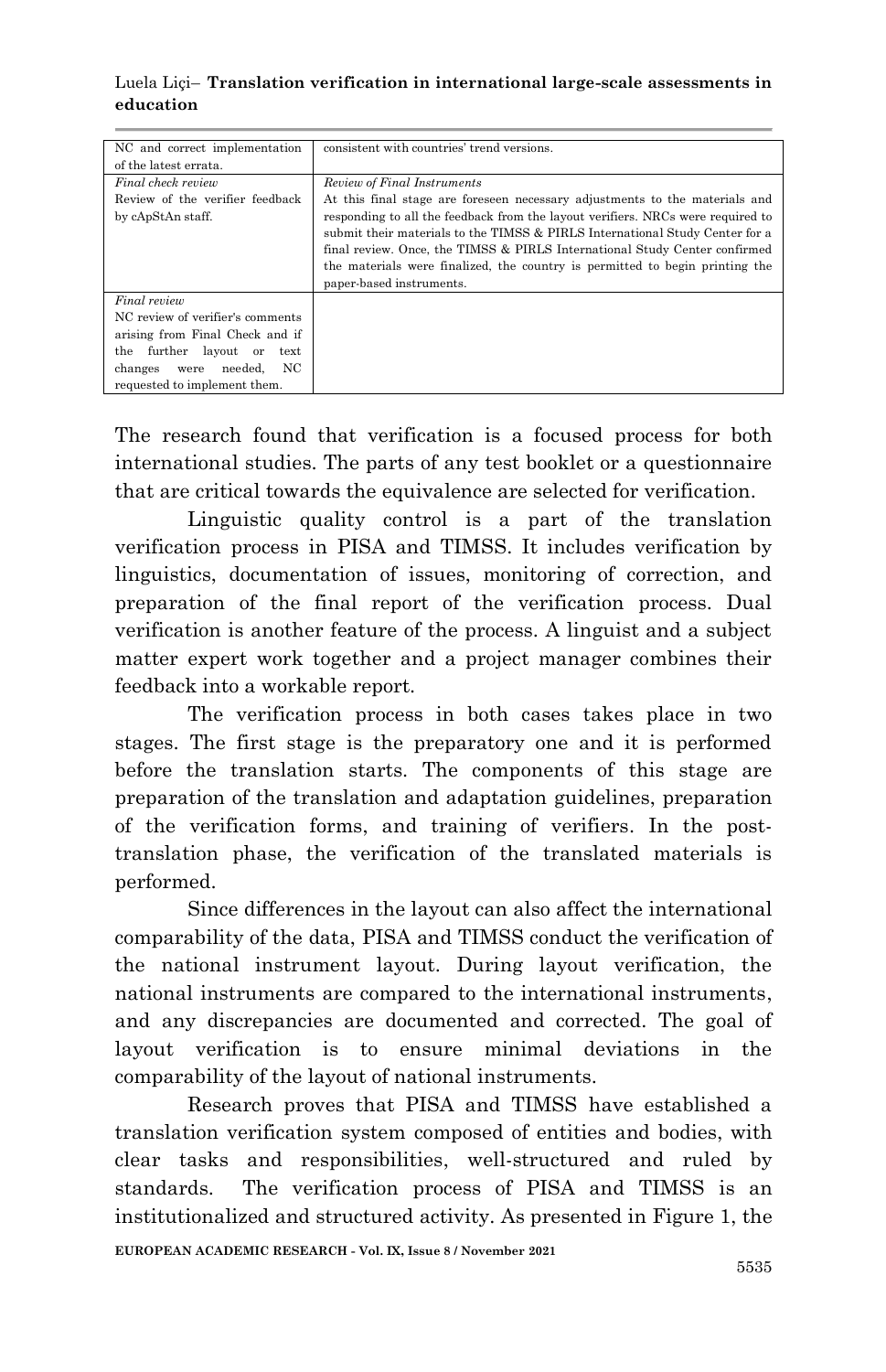verification process is implemented by cooperation of specialized entities like the Australian Council for Educational Research (ACER) and International Association for the Evaluation of Educational Achievement (IEA); quality control centers like cApStAn that is responsible for the translation verification of all national versions of PISA survey instruments since 2000 and of TIMSS 2007 for a number of national versions and of TIMSS 2011, 2015, and 2019 of all national versions; TIMSS & PIRLS International Study Center; national centers; translators, verifiers, reviewers; and by using standardized documents like Test Adaptation Spreadsheet (TAS), Questionnaire Adaptation Spreadsheet (QAC), Final Optical Check (FOC), National Adaptation form (NAF) for that recording all linguistic deviations, giving feedback and recommendations.

#### **Figure 1. PISA translation verification system**

**Figure 2. TIMSS translation verification system**



# **Linguistic quality control**

The main goal of the linguistic quality control (LQC) of PISA and TIMSS is to evaluate the accuracy of the translation, the justification for and adequacy of any cultural adaptations, and the comparability of the layout of the assessment instruments. The practical task of translation verifiers is to ensure accuracy and the highest quality of the localized content.

Taking into consideration this goal, PISA and TIMSS have selected the error metric methodology, practically aiming to identify errors ranging from simple, such as spelling errors, to those which are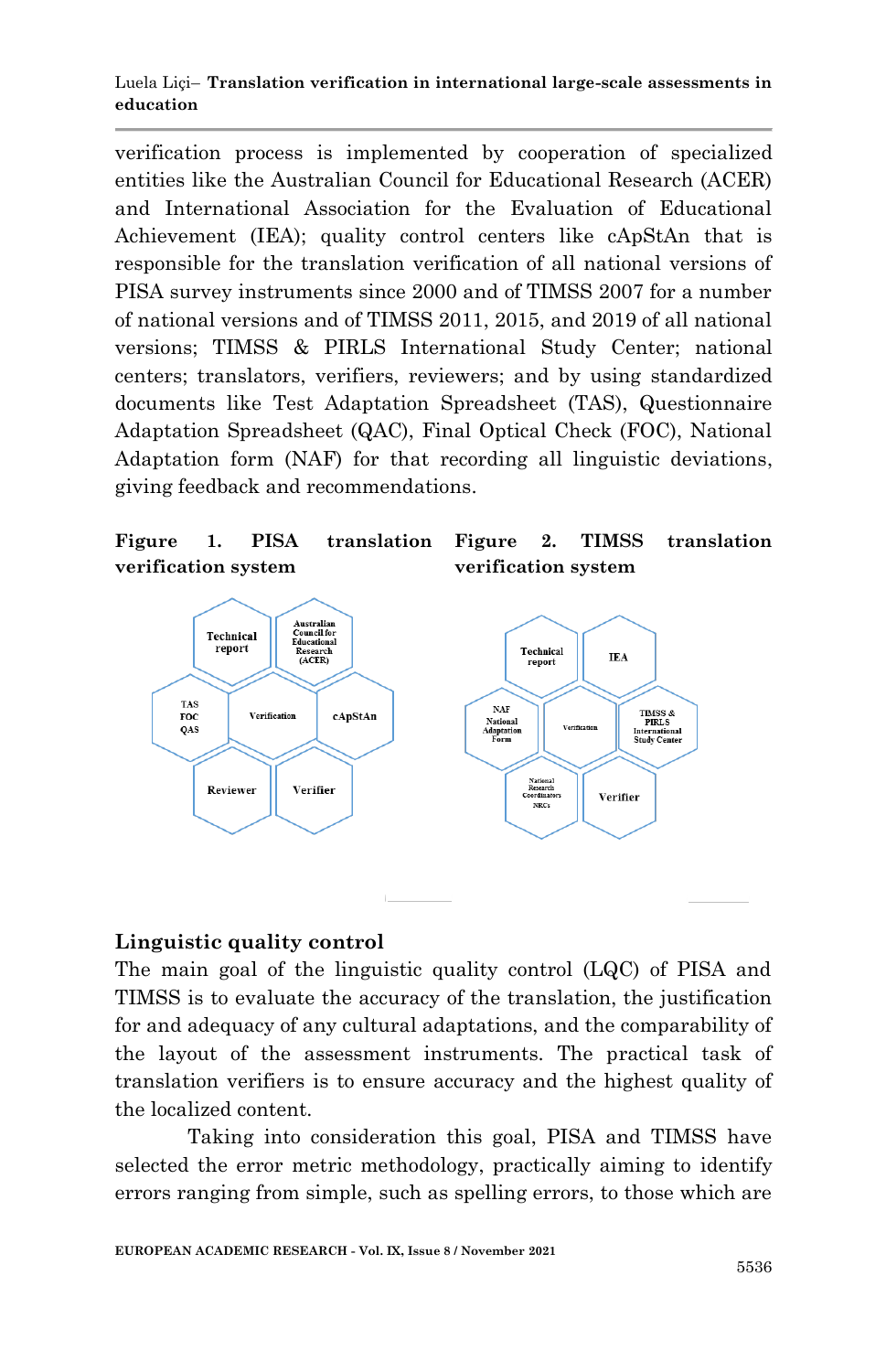harder, such as mistranslation, inconsistent translations, the literal translation of idioms, or colloquial expression, incorrect translation or missing terminology.

Research has found that these international assessment programs have some different experiences towards using error metrics methodologies. Referring to the TIMSS experience can be remarked that during many years TIMSS implemented the error metric methodology based on the "type of codes" and the "severity codes", while PISA's verification process is based on the Multidimensional Quality Metrics (MQM) model. But, from 2007 partially and from 2011 mainly, TIMSS is in cooperation with cApStAn and being under the influence of this linguistic quality control company is using a mixed error metric methodology.

| <b>PISA 2021</b>          | <b>TIMSS 2019</b>                  |
|---------------------------|------------------------------------|
| OK                        | Adaptation                         |
| Added information         | Comprehension                      |
| Missing information       | Erratum/Update missed              |
| Matches and patterns      | Formatting                         |
| Inconsistency             | Grammar                            |
| Adaptation issue          | Inconsistency                      |
| Register / wording issue  | Missing translation                |
| Grammar / syntax issue    | Punctuation, symbols, and spelling |
| Mistranslation            | Redundancy                         |
| Guideline not followed    | Translation issues                 |
| Left in a source language |                                    |
| Minor linguistic defect   |                                    |
| Erratum / update missed   |                                    |
| Layout / format issue     |                                    |

#### **Table 2. Verifier intervention categories**

### **Table 3. TIMSS 2019 Codes used in verification feedback**

| Code   | Description of the code                                                                                                                                                                                                                                                                                                                                                                                                                                                                                    |
|--------|------------------------------------------------------------------------------------------------------------------------------------------------------------------------------------------------------------------------------------------------------------------------------------------------------------------------------------------------------------------------------------------------------------------------------------------------------------------------------------------------------------|
| Code 1 | Major change or error: These changes could affect the results.<br>Examples include the omission or addition of a question or answer option; the incorrect translation<br>that changes the meaning or difficulty of the item or question; and incorrect order of questions or<br>answer options in a<br>multiple-choice question.<br>If in any doubt, verifiers are instructed to use CODE 1? so that the error can be referred to the TIMSS<br>& PIRLS International Study Center for further consultation |
| Code 2 | <i>Minor change or error:</i> Indicates a minor change or error, such as a spelling or grammar error that<br>does not affect comprehension                                                                                                                                                                                                                                                                                                                                                                 |
| Code 3 | Suggestions for alternative. Is used when the verifier considers the translation adequate but suggests<br>an alternative wording.<br>The translation may be adequate, but the verifier suggests a different wording.                                                                                                                                                                                                                                                                                       |
| Code 4 | <i>Acceptable changes:</i> Indicates an adaptation that is acceptable and appropriate. For example, a<br>reference to winter is changed from January to July for a country in the Southern Hemisphere<br>Used to identify and document that national conventions have been properly documented and<br>implemented.                                                                                                                                                                                         |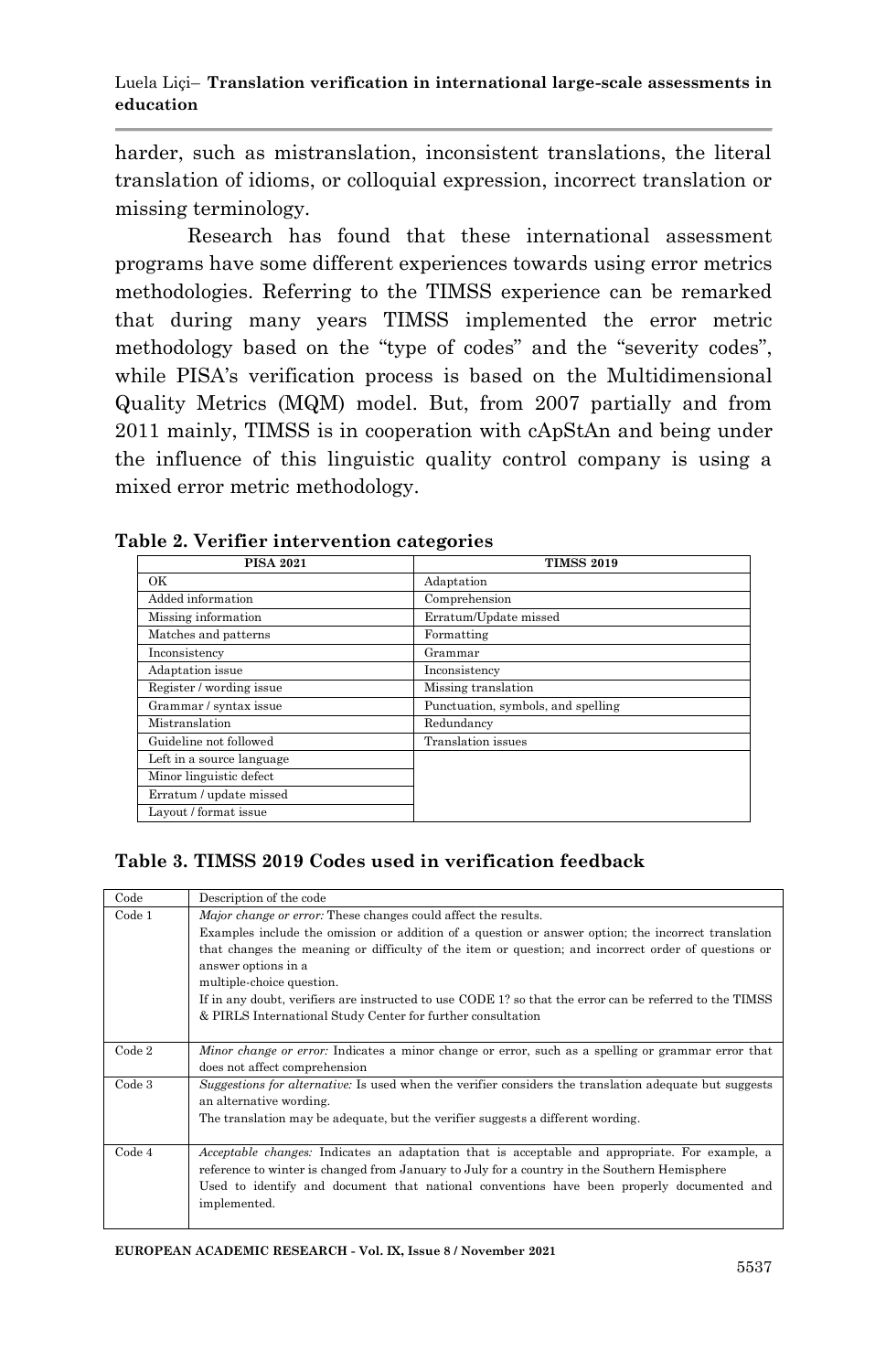Despite the differences, translation verification has been successful and has improved the quality of the translation of international assessment instruments in education which has enabled comparable test data and valid assessment results.

The technical reports of PISA 2000, 2003, 2006, 2009, 2012, 2015, and TIMSS 2015 mentioned that the verifiers identified errors that would have seriously affected the functioning of specific items – mistranslations, omissions, loan translations or awkward expressions, incorrect terminology, poor rendering of graphics or layout, errors in numerical data, grammar, and spelling errors.

The procedures of verifying translations in the TIMSS 2015, 2019 were effective. In most cases they confirmed that national centers had produced high-quality translations; in other cases, they alerted the centers to flaws in translations in time to make changes.

# **CONCLUSIONS**

The translation verification process of PISA and TIMSS resulted to be an essential mechanism for ensuring quality.

The research found that translation verification is an institutionalized activity. PISA and TIMSS have developed and implemented a translation verification system. Linguistic quality control is a subset of verification. Translation verification is the responsibility of the linguistic quality control centers that are cooperating with PISA and TIMSS.

Translation verification is a standardized, structured, and documented activity. Unified translation, adaptation, and verification procedures within each program PISA and TIMSS are implemented. The test verification process of PISA and TIMSS is being fully documented. Since PISA 2006, the verification process is more structured.

The research found similarities and differences in the translation quality policy, framework, and guidelines of the translation verification process implemented by PISA and TIMSS. While PISA and TIMSS, have similar and common translation verification aims and purposes, they have some differences in terms of the verification process and quality metrics model. PISA and TIMSS have implemented innovation in the field of translation verification.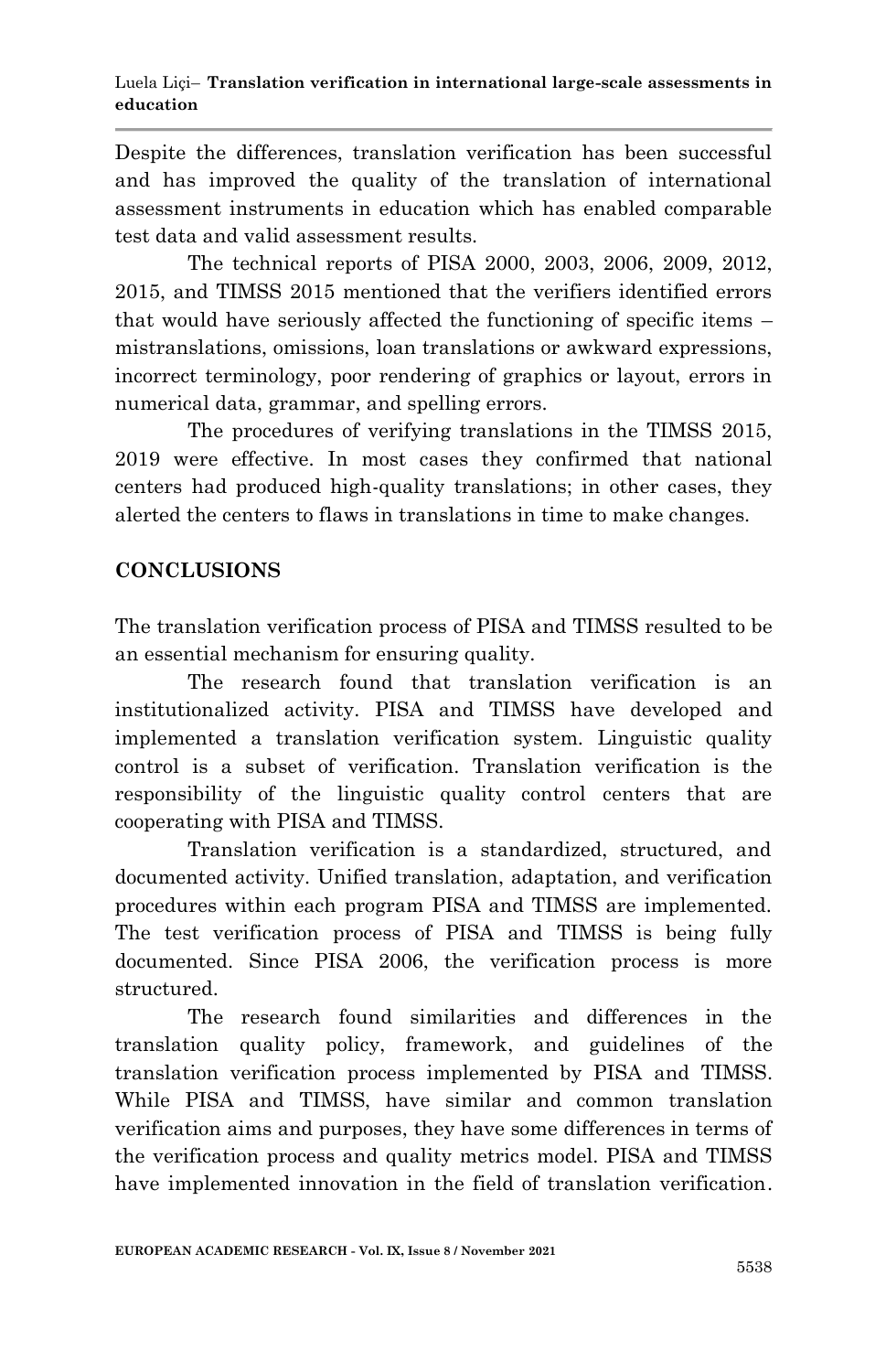cApStAn developed for PISA 2006 a set of verifier intervention categories that is improved later.

Computer-based assessments implemented by PISA, and TIMSS, are supported by e-Assessment systems to increase operational efficiency in translation verification as well.

Despite achievements, the PISA and TIMSS are facing some challenges related to translation verification: a need for better cooperation among all actors involved in the translation verification procedure; hiring better quality translators; special training of translators and verifiers on error metric methodology; digitalization of the translation verification process.

Computer-based assessments implemented by PISA and TIMSS are supported by e-Assessment systems to increase operational efficiency in translation verification as well.

Translation verification as a part of international large-scale studies should be researched in more depth in the future as it is believed that experience will be generalized and recommendations will improve the translation process.

### **REFERENCES**

- 1. Ebbs, D. et al. (2019). Instrument translation and layout verification for TIMSS 2019. IEA.
- 2. Grisay, A., de Jong, J., Gebhardt, E., Berezner, A., & Halleux-Monseur, B. (2007) Translation Equivalence across PISA Countries. *Journal of Applied Measurement*, 8 (3), 249-266)
- 3. Hambleton, K.R. & Jong, D.H. Advances in Translating and Adapting Educational and Psychological Tests. *Language Testing* · April 2003 DOI: 10.1191/0265532203lt247xx
- 4. Hambleton, K.R. & Patsula, L. (1998). Adapting Tests for Use in Multiple Languages and Cultures *Social Indicators Research* volume 45, pages153–171)
- 5. Hambleton, R. K. (1994). Guidelines for adapting educational and psychological tests: A progress report. *European Journal of Psychological Assessment, 10*(3), 229–244.
- 6. Hambleton, Ronald K.(1993). Translating Achievement Tests for Use in Cross-National Studies*.* International Association for the Evaluation of Educational Achievement, New York, NY.; National Centre for Education Statistics (ED), Washington, DC.
- 7. Jeanrie, Ch. & Bertrand, R. Translating Tests with the International Test Commission's Guidelines: Keeping Validity in Mind. *European Journal of Psychological Assessment*, September 1999, 15(3):277-283 DOI:10.1027//1015- 5759.15.3.277